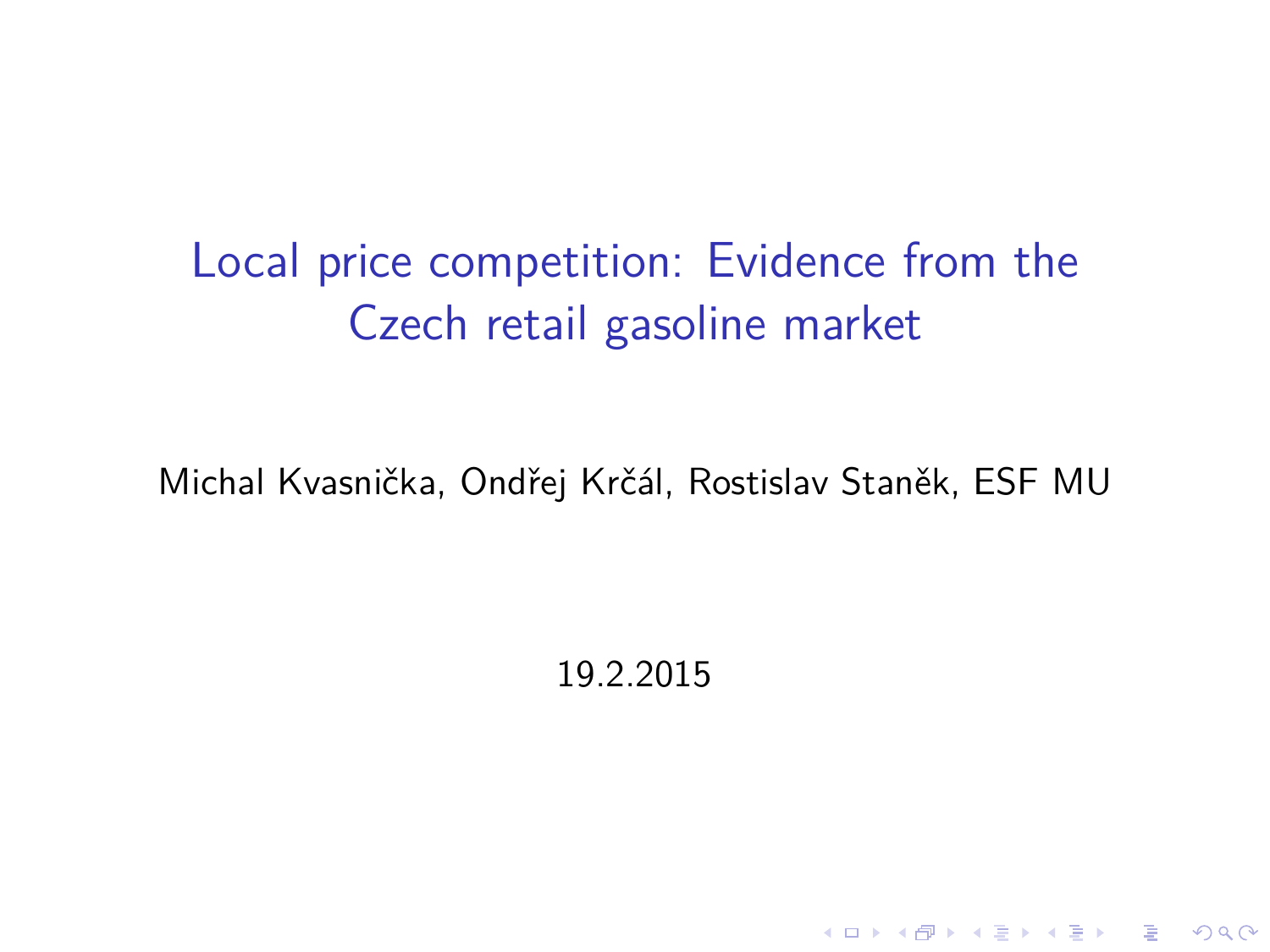# Goal

Explore how local competition affects the retail gasoline prices in the Czech Republic.

Results:

- $\triangleright$  the spatial clustering of gas stations of the same brand increases the equilibrium prices
- $\triangleright$  the number of competing stations in the proximity of a station reduces its price
	- $\triangleright$  the effect fades out with the distance
	- $\triangleright$  driving distance measures it much better than great-circle distance

K ロ ▶ K 個 ▶ K 할 ▶ K 할 ▶ 이 할 → 9 Q Q →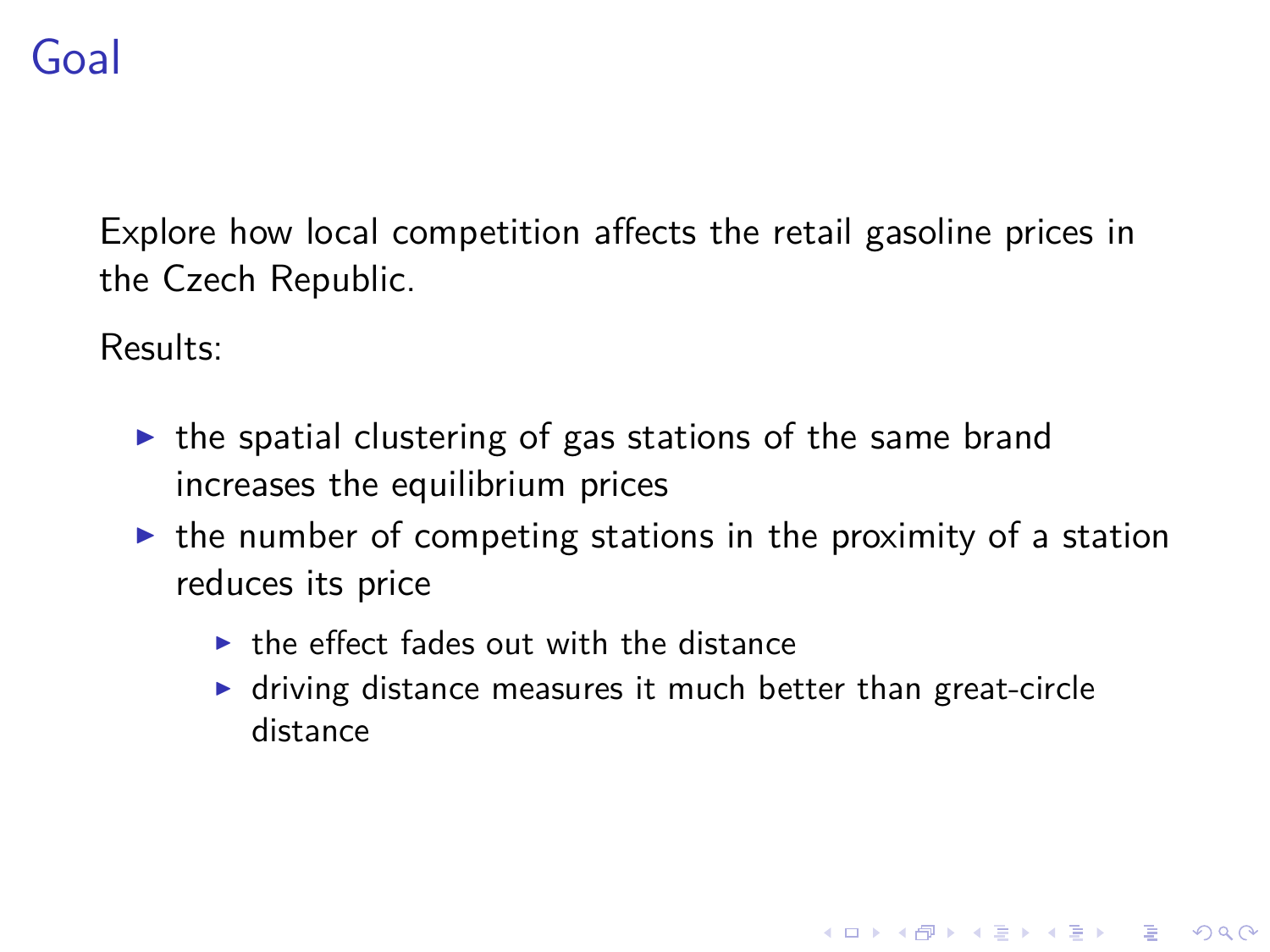Literature exploring local competition and price dispersion in gasoline markets—survey by Eckert (2013).

We follow on Pennerstorfer and Weiss (2013).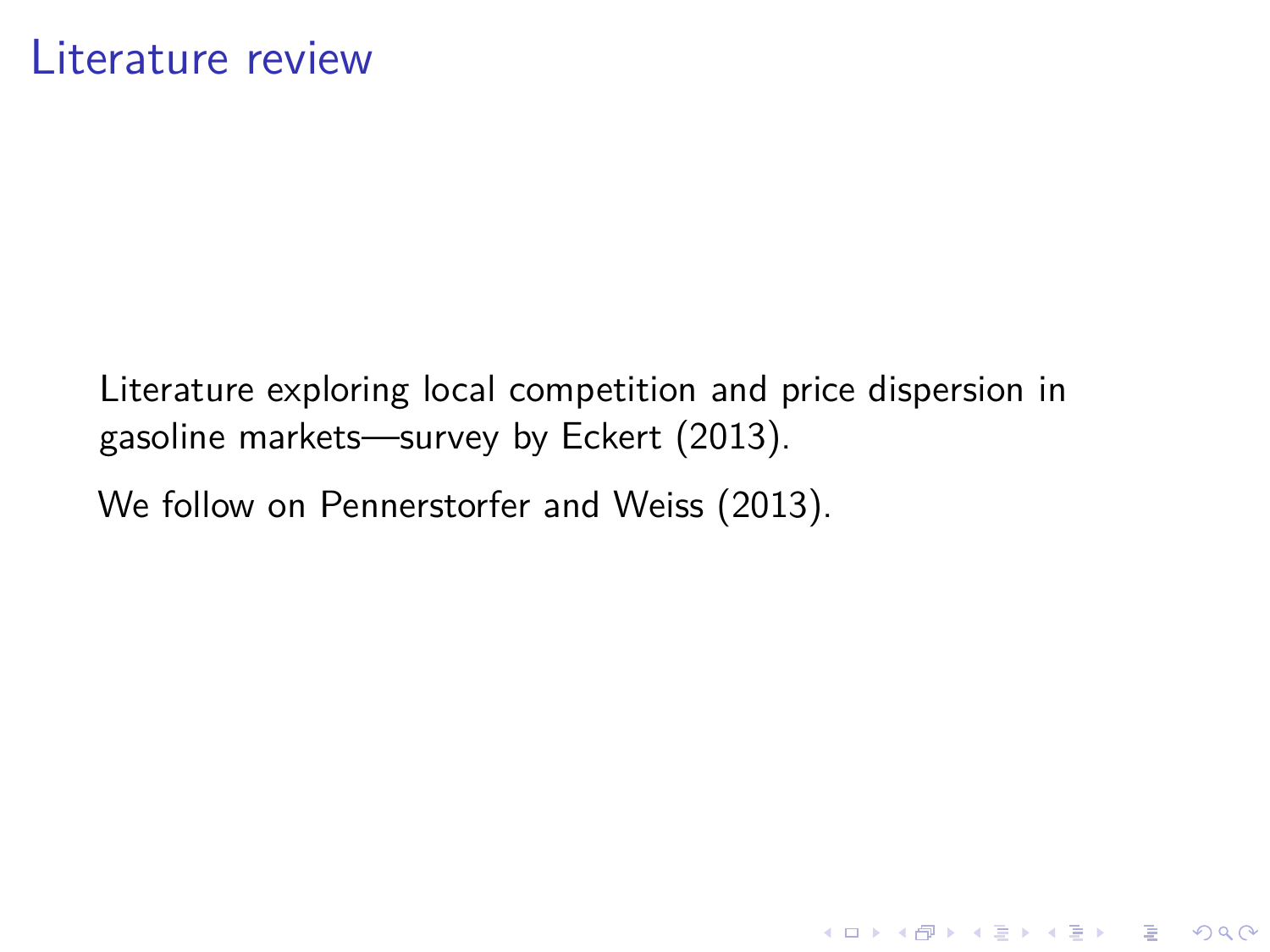#### Data

Data from Pumpdroid (crowdsourcing app, more than 100,000 users on Android, other on iOs).

Number of gas stations covered: 2,657 out of 2,782 (MPO 2014) gas stations serving Natural 95.

Only Natural 95.

Time period: October 2014 (no takeovers or other ownership changes).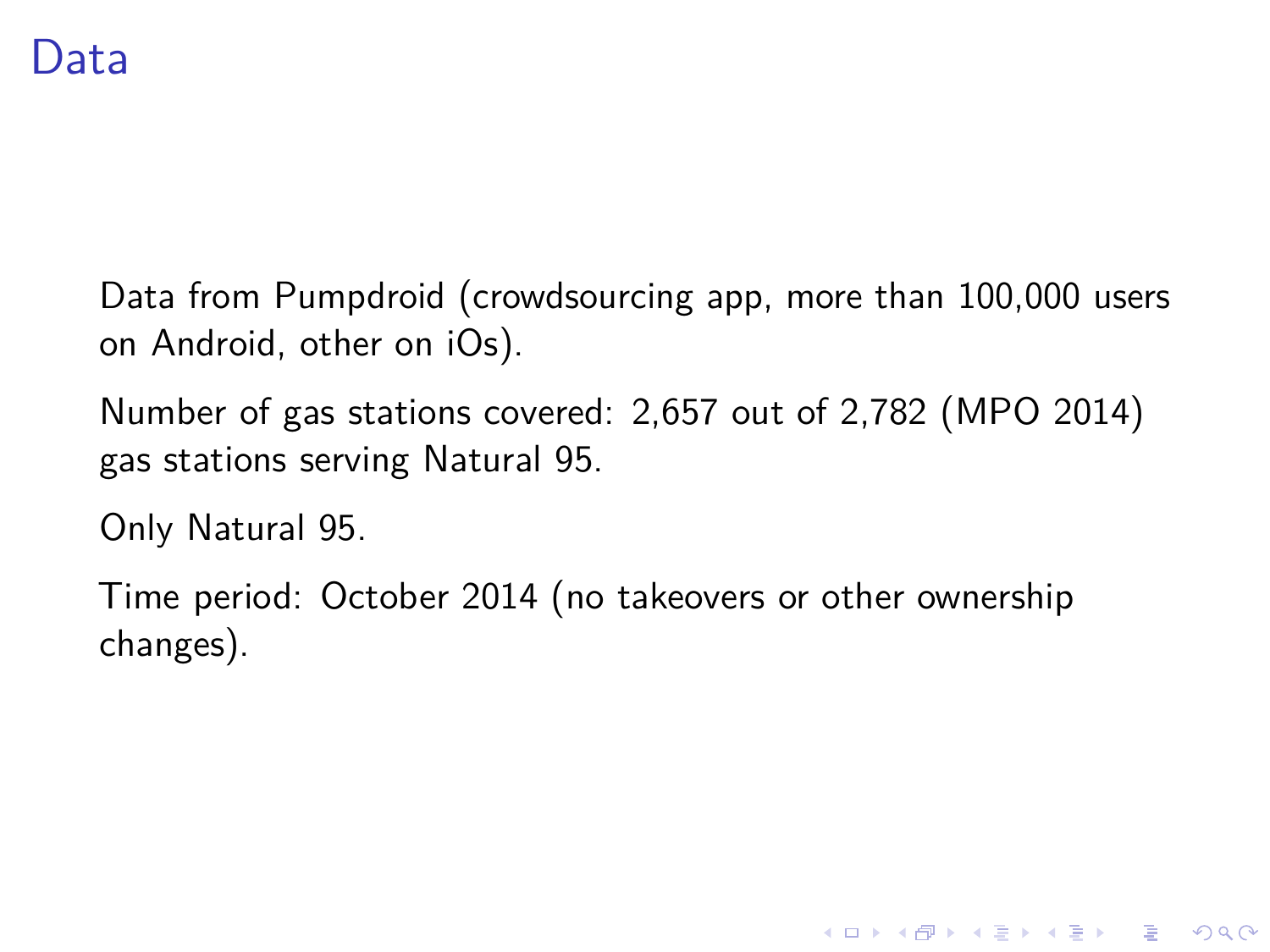# Data provided by Pumpdroid

Provides following variables:

- $\triangleright$  gas station's identification number assigned internally by Pumpdroid
- $\blacktriangleright$  gas station's brand name
- $\triangleright$  gas station's location (latitude and longitude)
- $\blacktriangleright$  date of observation
- $\triangleright$  type of fuel (we use only Natural 95 within the present study)

**KORKARYKERKER POLO** 

 $\triangleright$  price of gasoline in CZK per liter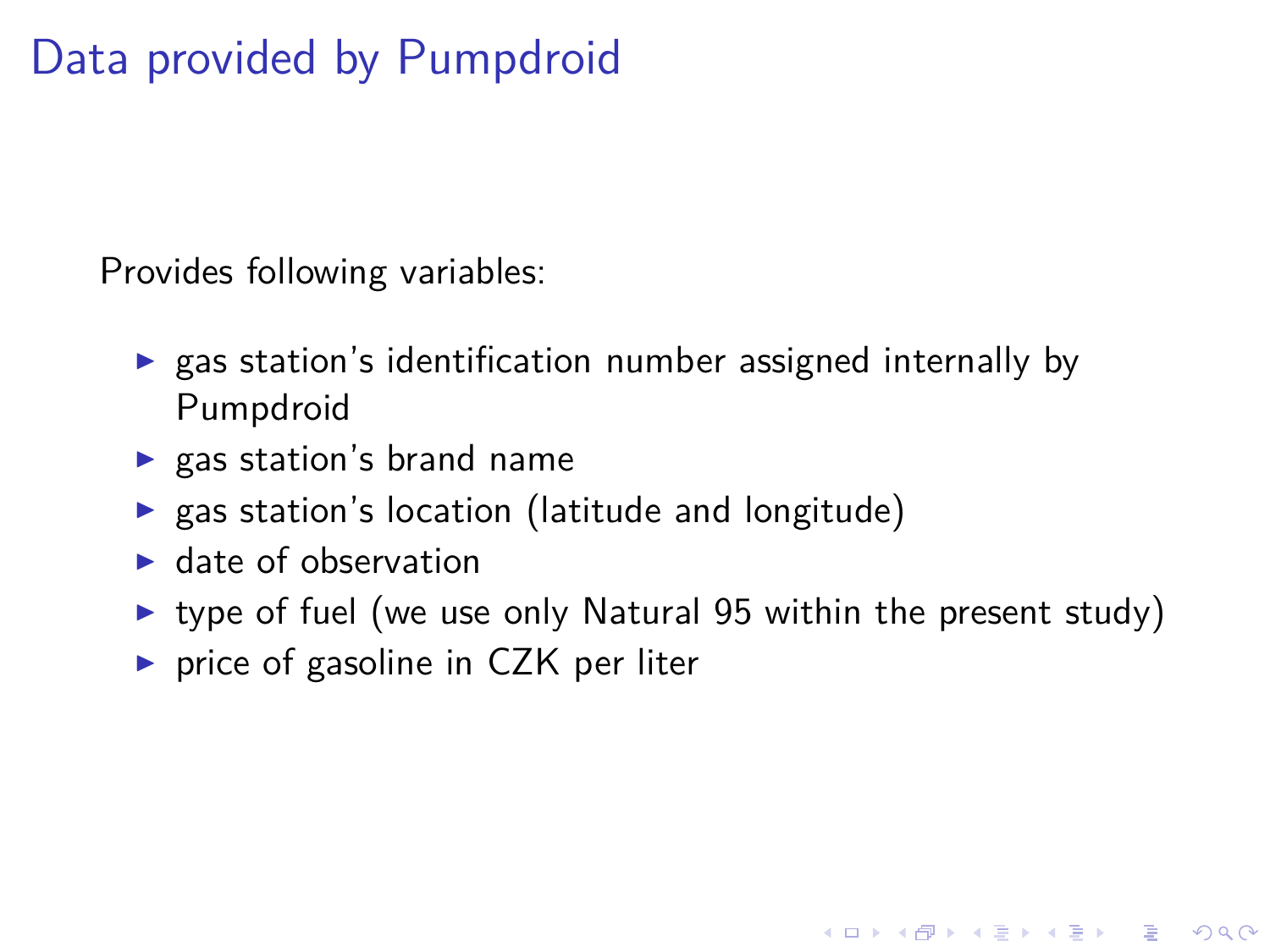# Explained variable

Average prices of Natural 95 in October 2014 on individual gas stations in the Czech Republic.

Reasons:

- $\triangleright$  various brands may not react to changes in the gasoline wholesale price simultaneously
- $\triangleright$  most Pumpdroid users submit new information about prices only after the price changes  $\Rightarrow$  gaps in data  $\Rightarrow$  we cannot be certain that timing of each price change is recorded accurately in our data
- $\triangleright$  the resulting data are cross-sectional

We substitute the missing data with the last available information when computing the price averages.

4 0 > 4 4 + 4 = + 4 = + = + + 0 4 0 +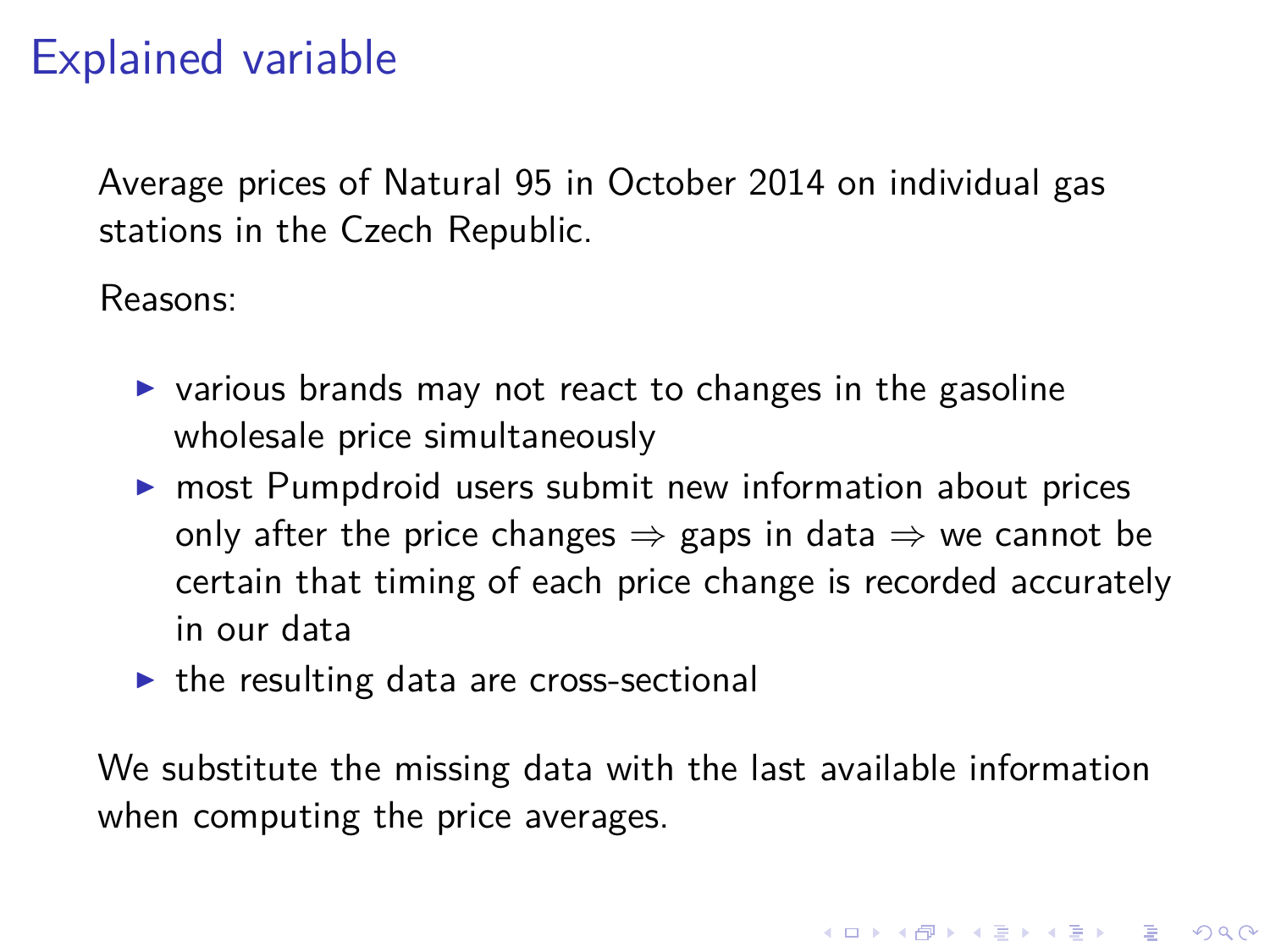#### Measures of local competiton

 $\triangleright$  number of neighbors within some great-circle distance

K ロ ▶ K 레 ▶ K 코 ▶ K 코 ▶ 『코 │ ◆ 9 Q Q ↓

- $\triangleright$  number of neighbors within some driving distance
- $\blacktriangleright$  great-circle distance to the closest competitor
- $\blacktriangleright$  spatial clustering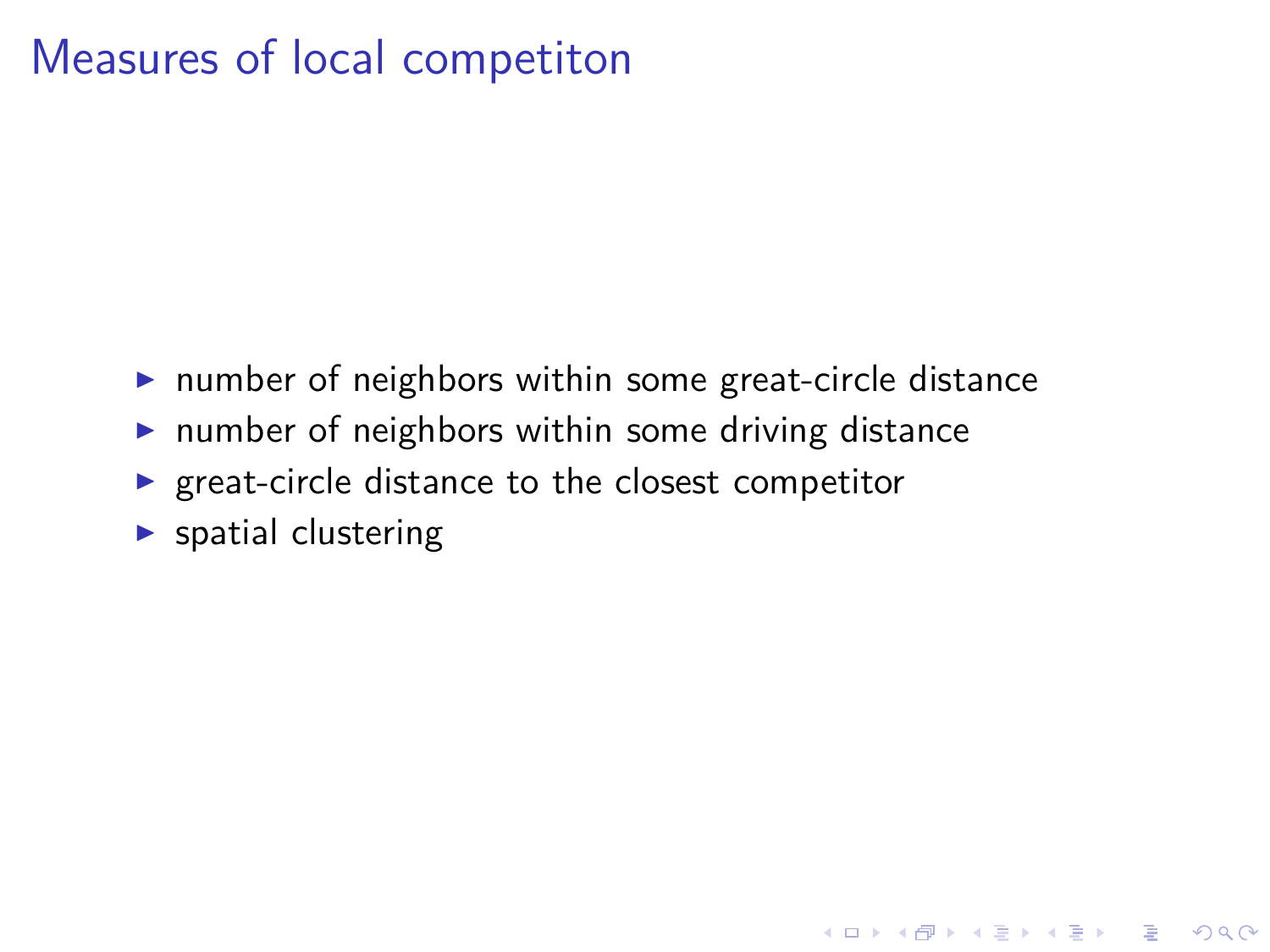#### Neighbors within some great-circle distance

Number of competitors within concentric annuli.

Distance measure: greater-circle distance (as the crow flies).

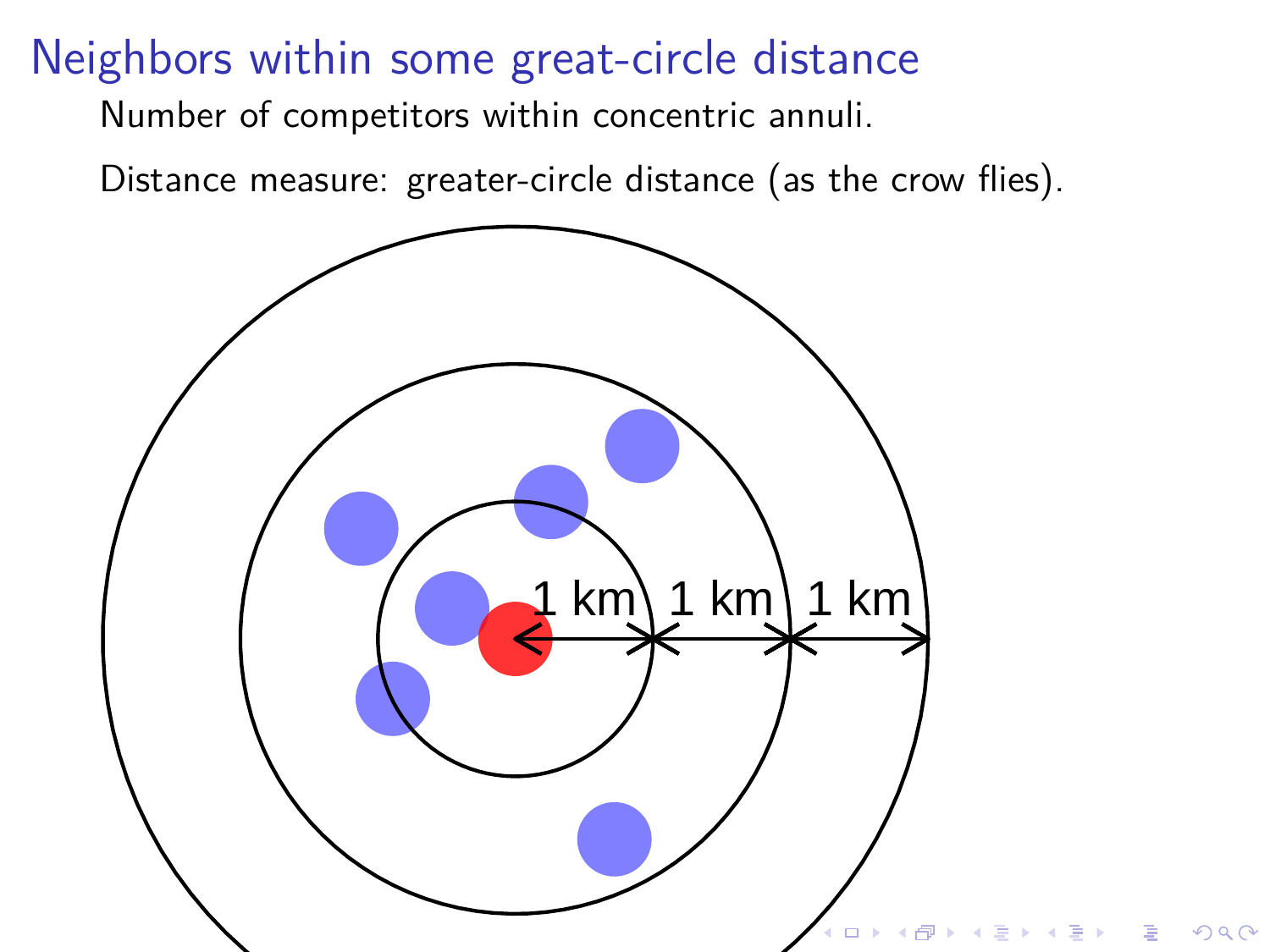# Neighbors within some driving distance

Number of competitors within concentric annuli.

Distance measure: driving distance (fastest routes from Google Maps).

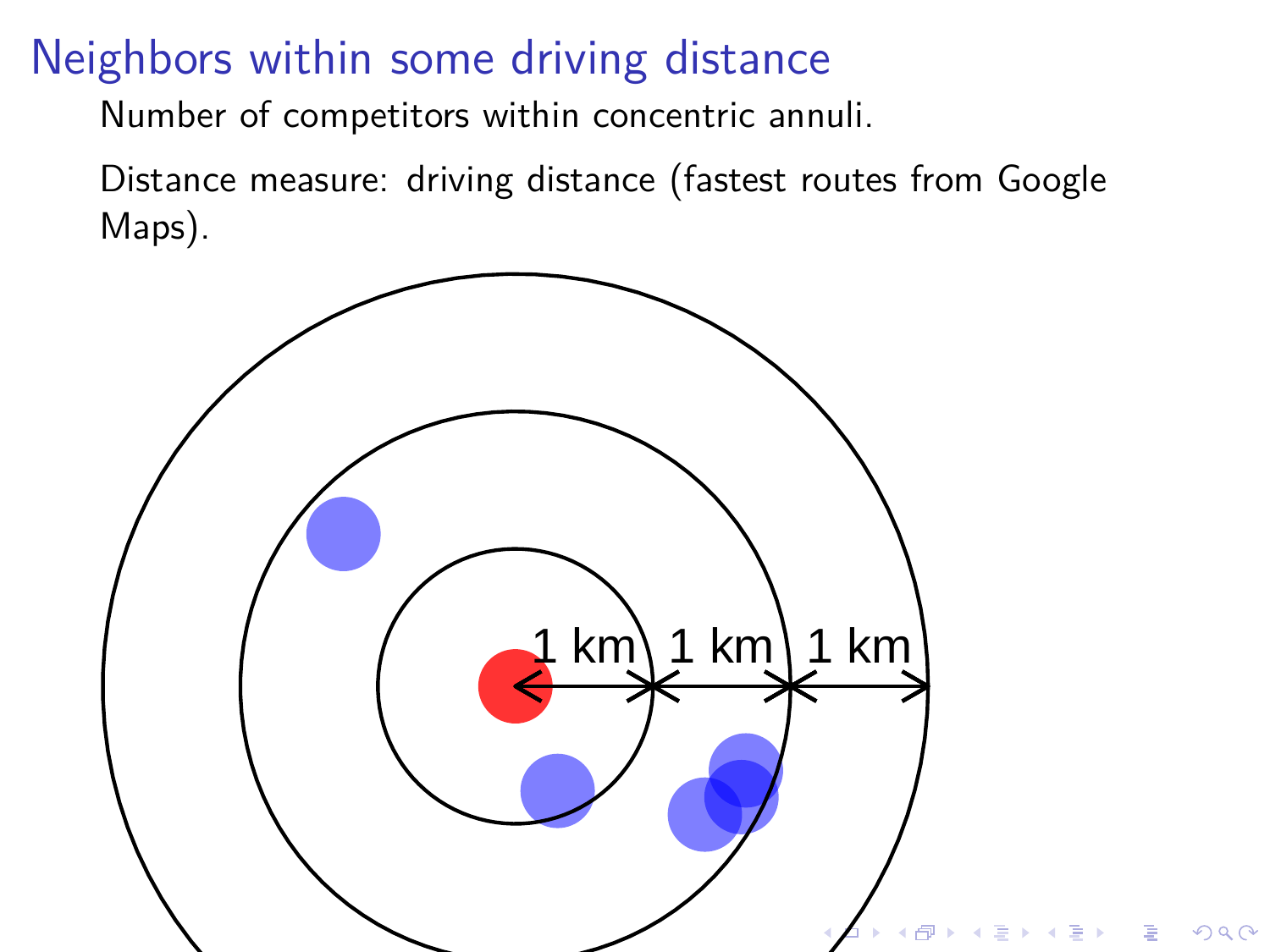#### Great-circle distance to the closest competitor

Great-cicle distance to the closest competitor.

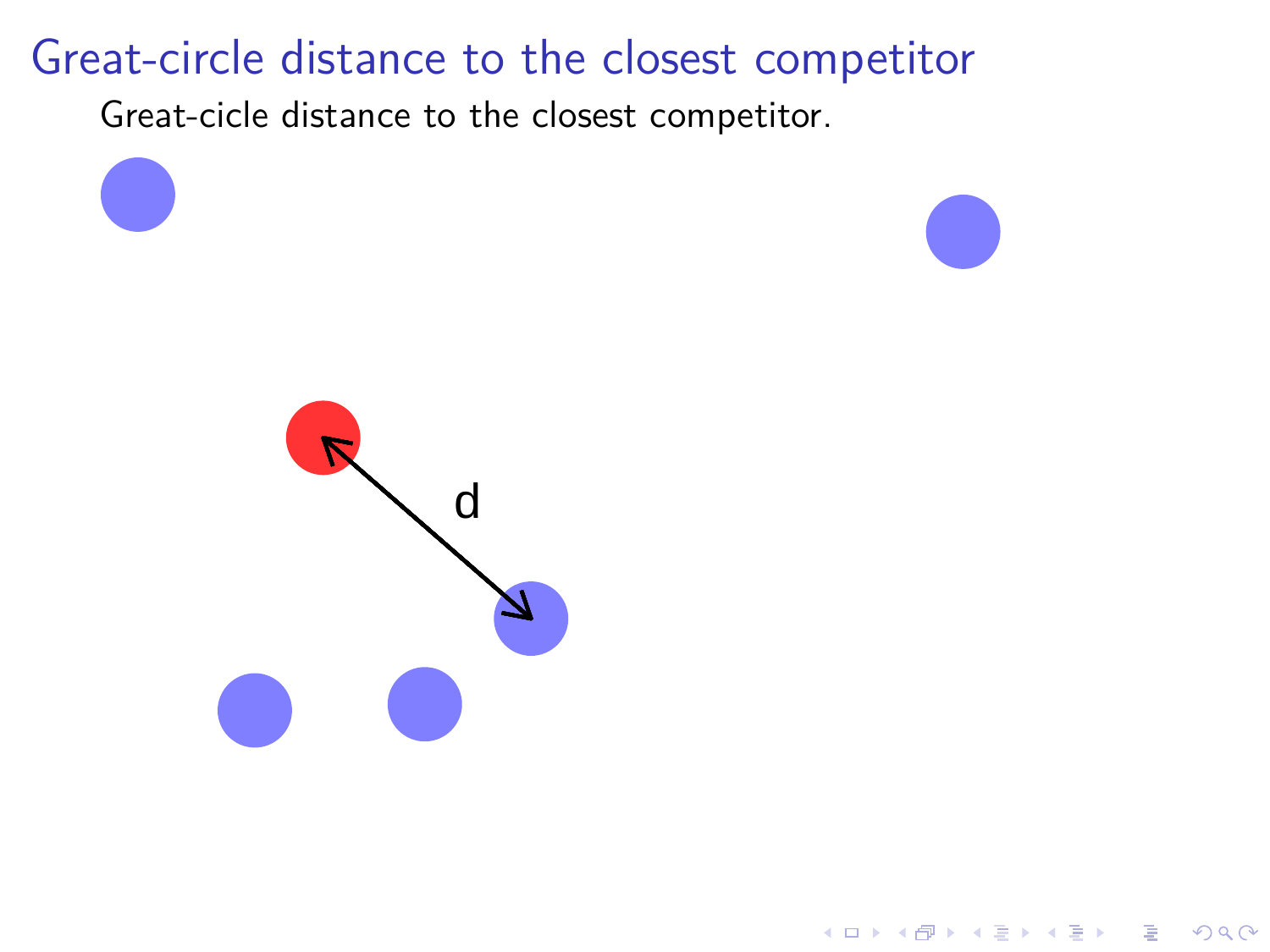Spatial clustering (Pennerstorfer—Weiss, 2013) Motivated by intuition of the Salop model:

- $\triangleright$  a firm in a spatial context can be somewhat protected from its competitors if its immediate neighbors are branches of the same company
- $\triangleright$  the firm, its neighbors, and their neighbors can raise their prices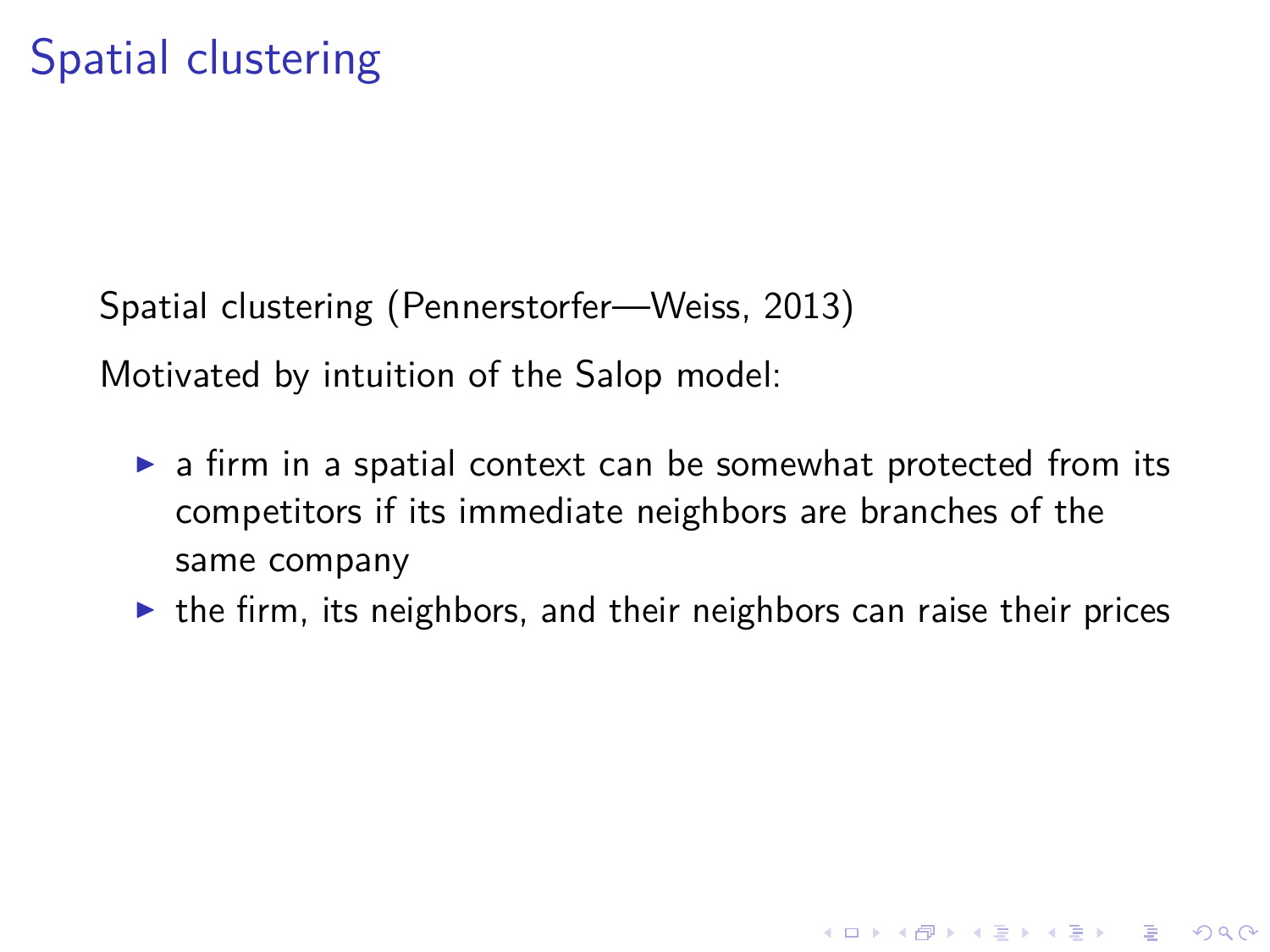#### Spatial clustering: example

Shell, Prague, Jižní spojka, SC = 0*.*5

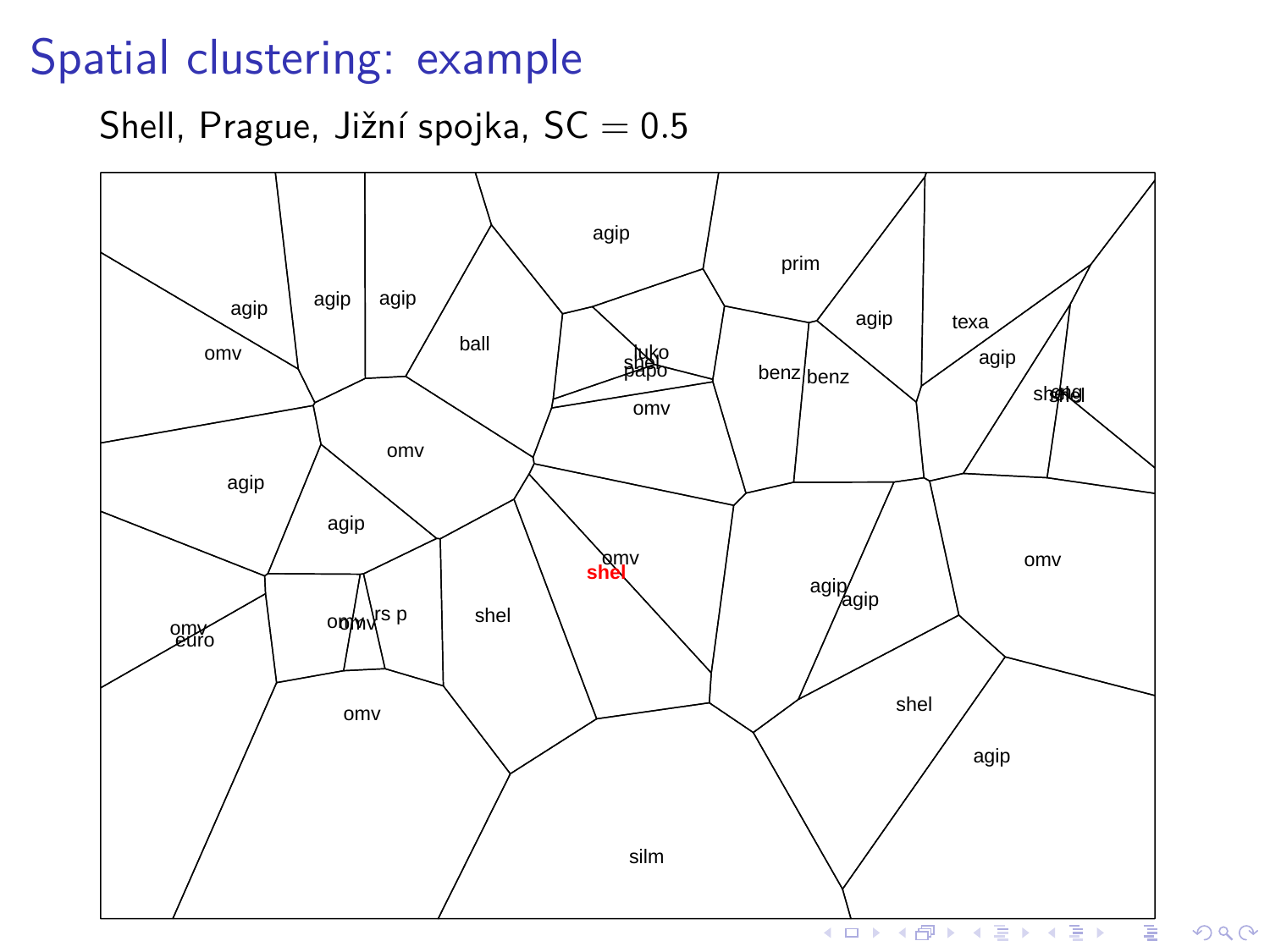# Spatial clustering: calculation

For station i

- $\blacktriangleright N_i$  ... number of all stations whose polygon has a common border with the polygon of station  $i$  including station  $i$  itself
- $\blacktriangleright$   $M_i$  ... number of clusters that touch the station *i*'s polygon including the cluster of the station  $i$  itself
- $\blacktriangleright$   $k_{m_i}$  ... number of stations in each cluster  $m_i$

Spacial clustering of station *i*:

$$
SC_i = \sum_{m_i} \frac{k_{m_i}}{M_i} / N_i
$$

**KORKAR KERKER SAGA**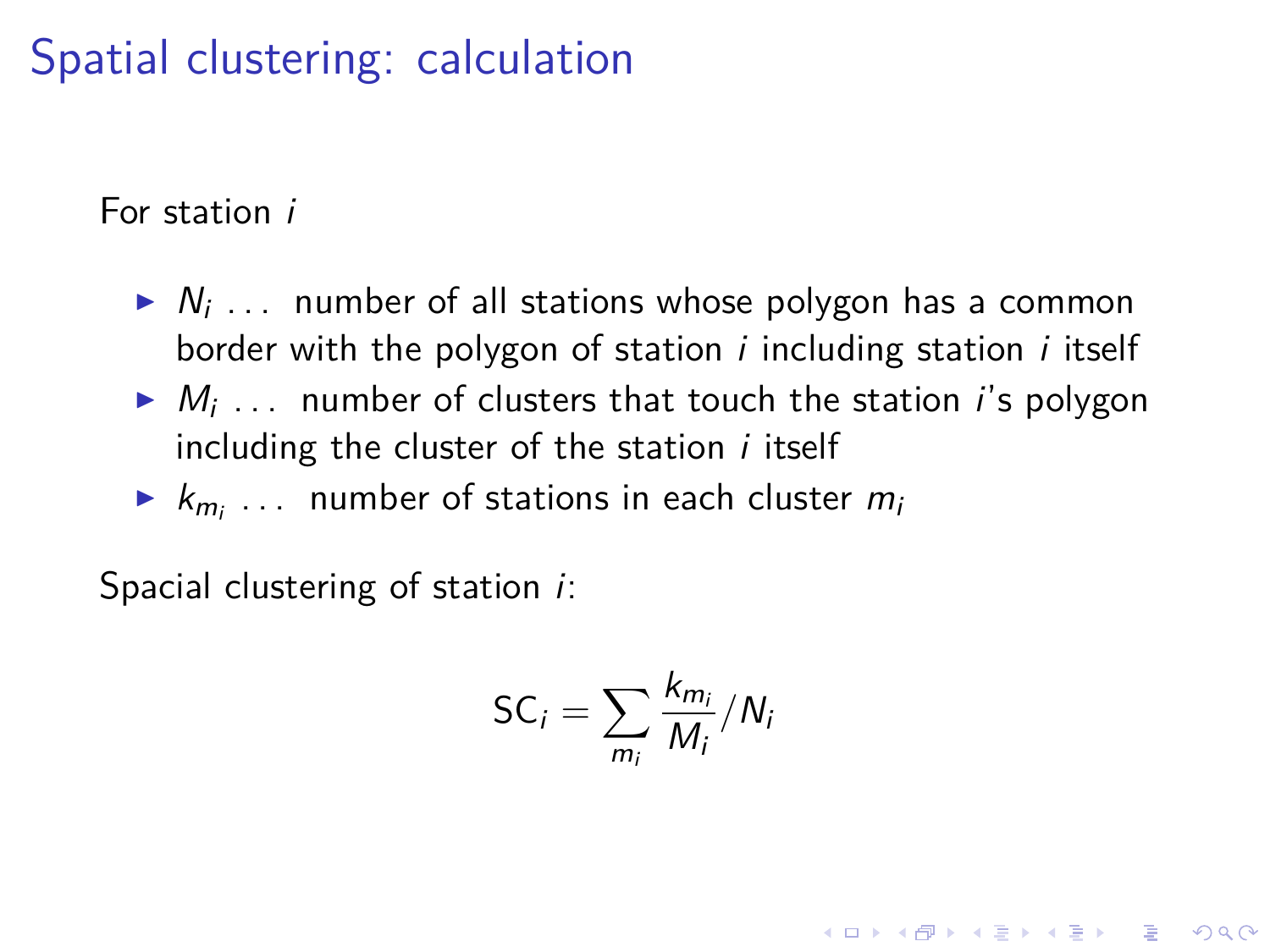#### **Estimation**

Moran test indicates spatial effects  $\Rightarrow$  spatial error models. The spatial weights for pair of stations  $i$  and  $j$ :

$$
w_{ij} = \begin{cases} 1/d_{ij} & \text{if } d_{ij} < 20 \text{ km, or} \\ 0 & \text{if } d_{ij} \geq 20 \text{ km.} \end{cases}
$$

The dependent variable: average price of Natural 95 (10/2014). Explanatory variables: measures of local competition. Controls:

- riand names (27 brands with at least 10 stations, and other)
- $\triangleright$  city size (Prag., Brno, Ostr., 20–50, 50–100, and 100–300 K)
- $\blacktriangleright$  highways and expresswavs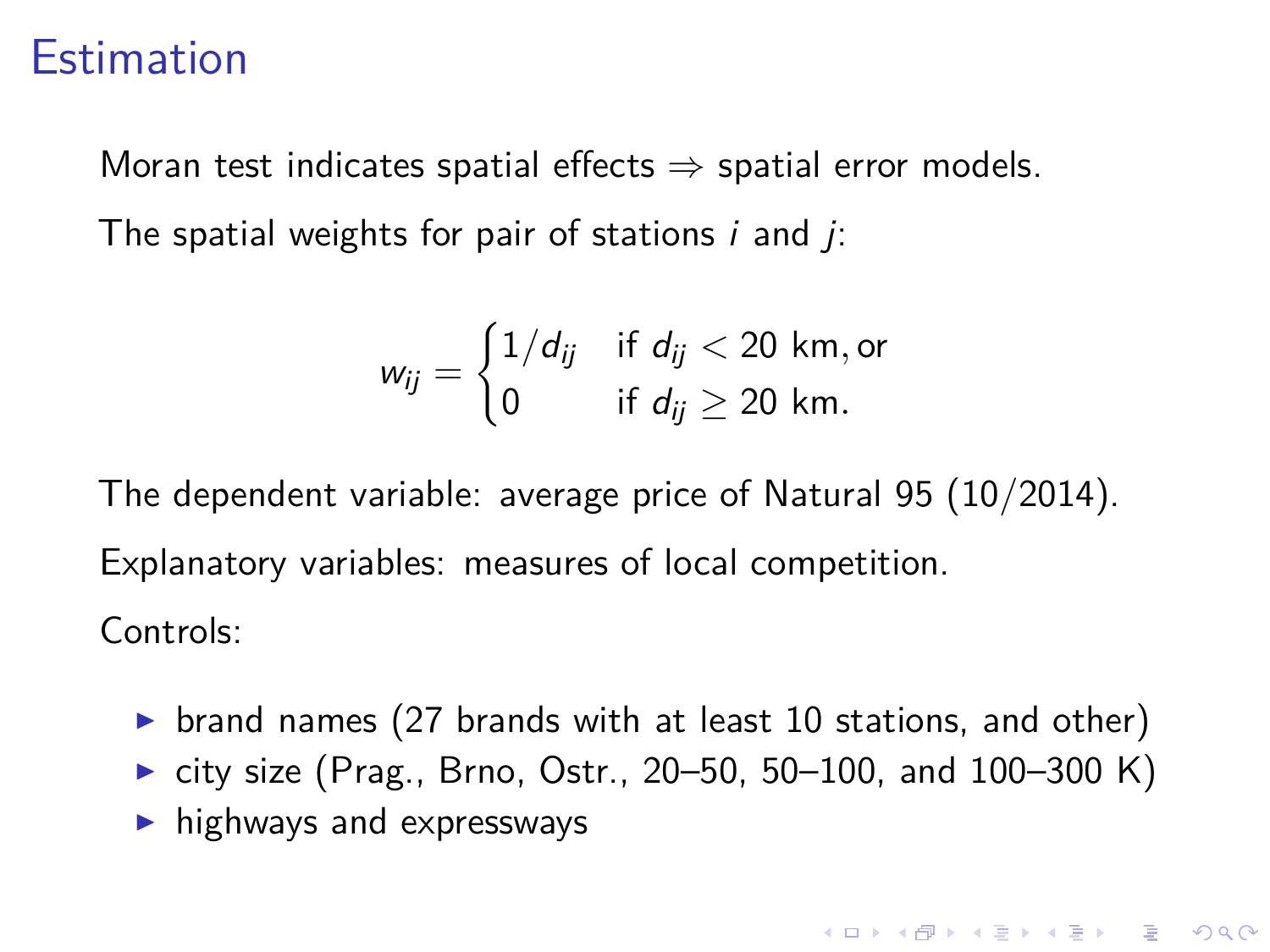#### Results: greater-circle distance

Table 1:

| NGCDC(0,1)           | $-0.040**$ | $-0.040**$ |             |             |
|----------------------|------------|------------|-------------|-------------|
| NGCDC(1,2)           | $-0.014$   |            |             |             |
| NGCDC(2,3)           | $-0.010$   |            |             |             |
| NGCDC(3,4)           | $-0.003$   |            |             |             |
| NGCDC(4,5)           | 0.002      |            |             |             |
| NGCDC(1,3)           |            | $-0.012**$ |             |             |
| NGCDC(3,5)           |            | $-0.0004$  |             |             |
| $log2$ NGCDC $(0,1)$ |            |            | $-0.073***$ |             |
| $log2$ NGCDC $(1,3)$ |            |            | $-0.042**$  |             |
| $log2$ NGCDC $(3,5)$ |            |            | $-0.008$    |             |
| sqrt $NGCDC(0,1)$    |            |            |             | $-0.079***$ |
| sqrt $NGCDC(1,3)$    |            |            |             | $-0.052**$  |
| sqrt $NGCDC(3,5)$    |            |            |             | $-0.008$    |
| <b>GCDCC</b>         | $0.013*$   | $0.013*$   | 0.005       | 0.004       |
| <b>SC</b>            | $0.668***$ | $0.665***$ | $0.686***$  | $0.685***$  |
| $\sigma^2$           | 0.319      | 0.319      | 0.319       | 0.319       |
| Akaike Inf. Crit.    | 3,777.336  | 3,773.582  | 3,774.878   | 3,773.607   |

KO K K Ø K K E K K E K V K K K K K K K K K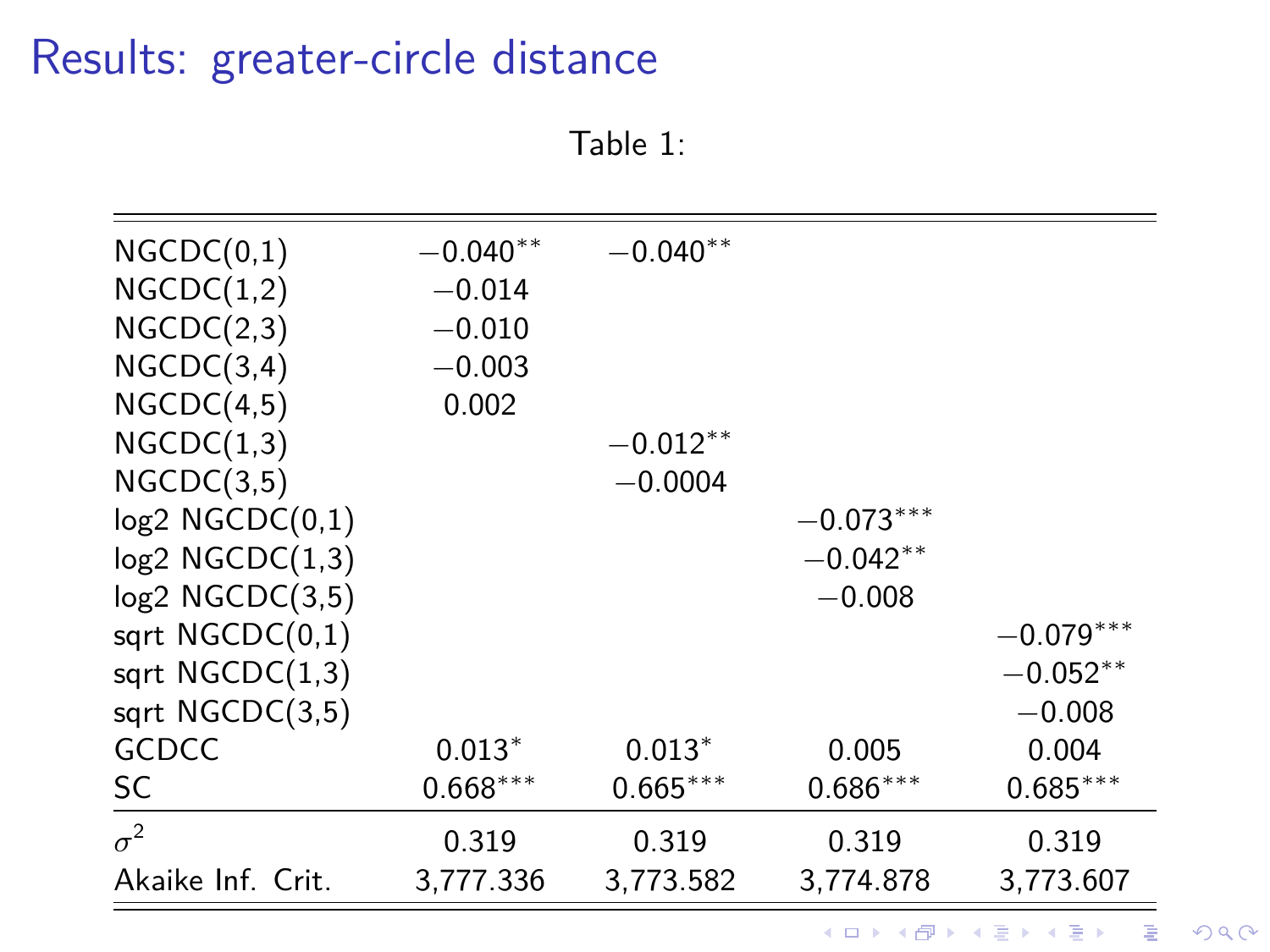# Results: driving distance 1

Table 2:

| $-0.062^{\ast\ast}$ |
|---------------------|
| $-0.079***$         |
| $-0.050**$          |
| $-0.047**$          |
| $-0.035$            |
| $-0.018$            |
| 0.018               |
| $-0.024$            |
| $-0.023$            |
| 0.005               |
| $0.660***$          |
| 0.316               |
| 3.769.182           |
|                     |

K ロ ▶ K @ ▶ K 할 ▶ K 할 ▶ | 할 | ⊙Q @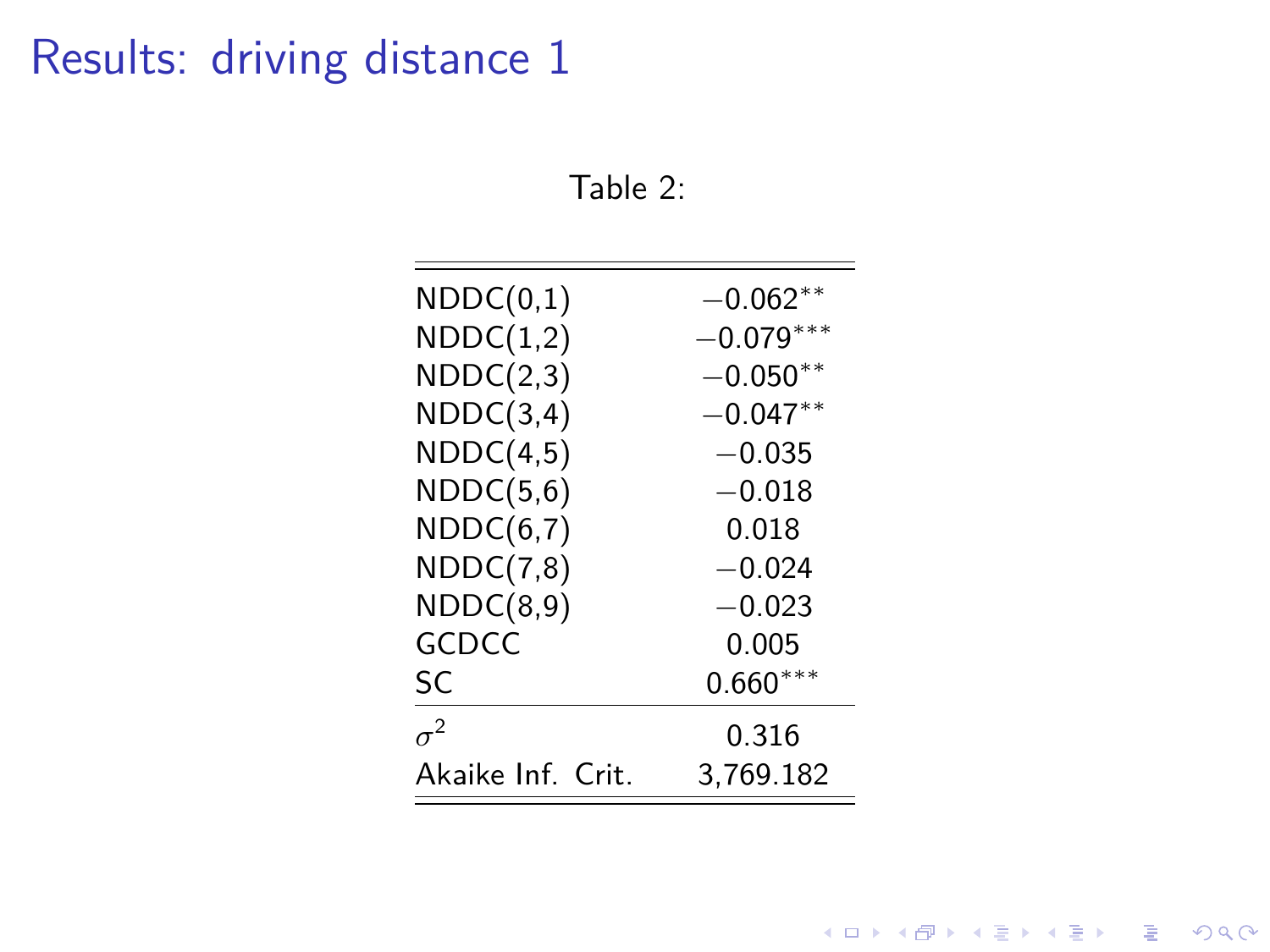# Results: driving distance 2

Table 3:

| NDDC(0,2)         | $-0.074***$ |             |             |
|-------------------|-------------|-------------|-------------|
| NDDC(2,4)         | $-0.049***$ |             |             |
| NDDC(4,9)         | $-0.025***$ |             |             |
| log2 NDDC(0,2)    |             | $-0.111***$ |             |
| log2 NDDC(2,4)    |             | $-0.085***$ |             |
| log2 NDDC(4,9)    |             | $-0.053***$ |             |
| sqrt $NDDC(0,2)$  |             |             | $-0.126***$ |
| sqrt $NDDC(2,4)$  |             |             | $-0.100***$ |
| sqrt NDDC(4,9)    |             |             | $-0.062***$ |
| GCDCC             | 0.005       | $-0.004$    | $-0.006$    |
| SC                | $0.660***$  | $0.660***$  | $0.657***$  |
| $\sigma^2$        | 0.316       | 0.315       | 0.314       |
| Akaike Inf. Crit. | 3,758.609   | 3,748.315   | 3,745.548   |
|                   |             |             |             |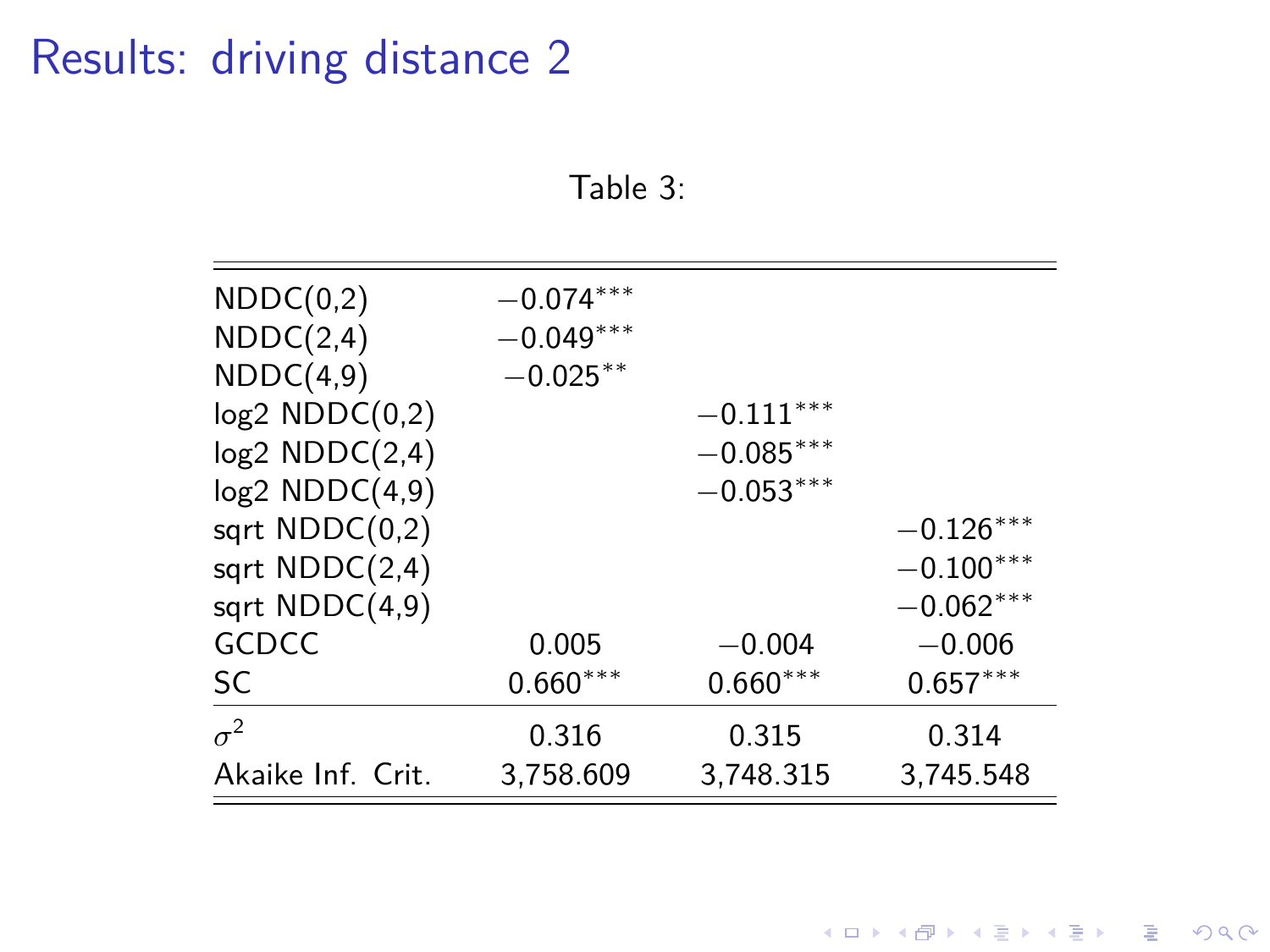#### Results: controls

From models with driving distances:

#### Table 4:

| highways and expressways | $0.432***$ | $0.429***$ | $0.413***$ | $0.407***$ |
|--------------------------|------------|------------|------------|------------|
| Praha                    | $0.441***$ | $0.444***$ | $0.449***$ | $0.447***$ |
| <b>Brno</b>              | $0.753***$ | $0.756***$ | $0.762***$ | $0.761***$ |
| Ostrava                  | $0.236*$   | $0.239*$   | $0.253*$   | $0.254*$   |
| cities 100-300           | 0.020      | 0.020      | 0.033      | 0.035      |
| towns $50-100$           | 0.105      | 0.105      | 0.116      | 0.115      |
| towns $20 - 50$          | 0.085      | 0.083      | 0.095      | 0.096      |
| $\sigma^2$               | 0.316      | 0.316      | 0.315      | 0.314      |
| Akaike Inf. Crit.        | 3,769.182  | 3,758.609  | 3,748.315  | 3,745.548  |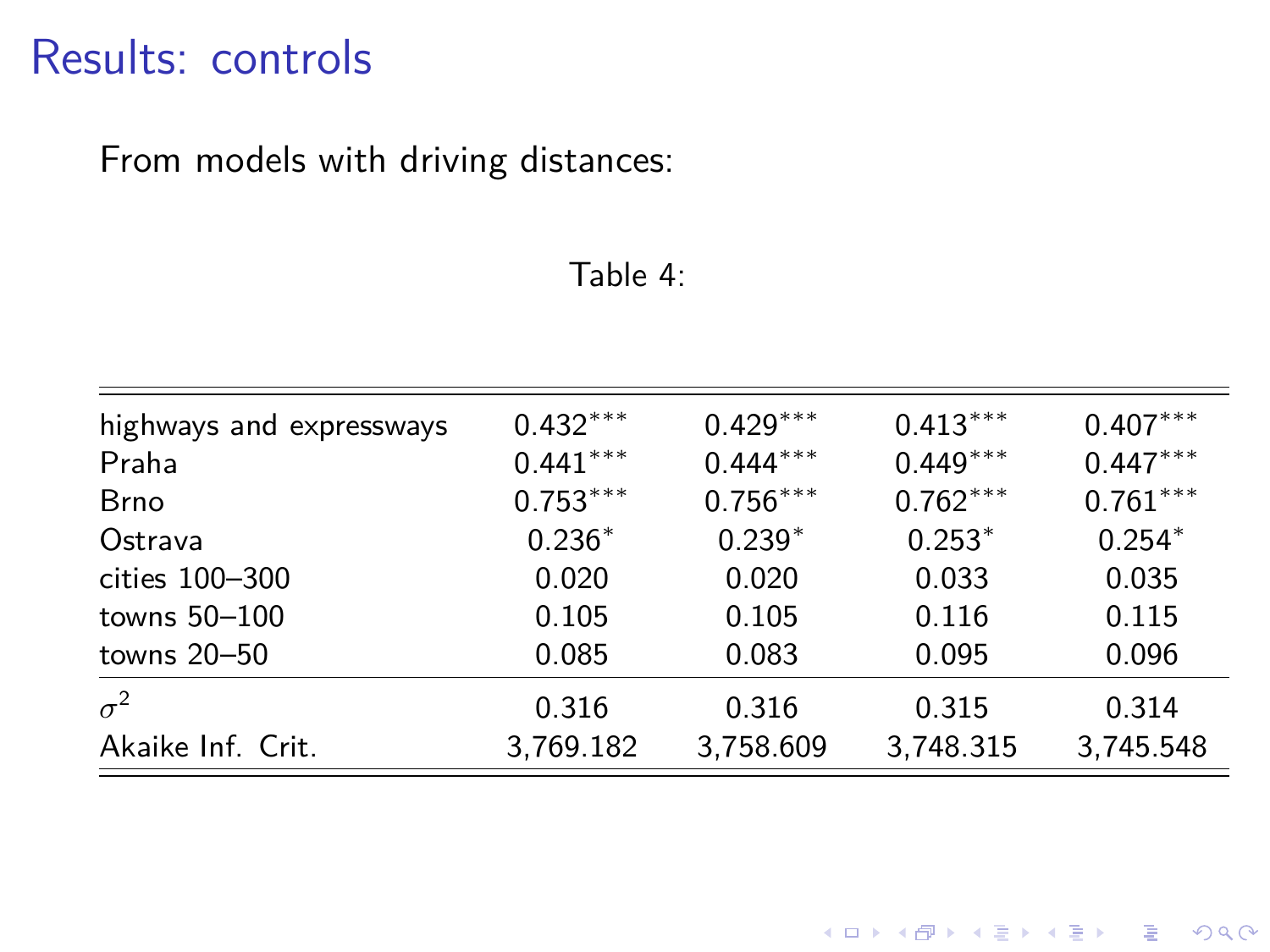# Summary (1)

- $\triangleright$  the number of competing stations in the proximity of a station reduces its price
	- $\triangleright$  the effect fades out with the distance
	- $\blacktriangleright$  driving distance measures it much better than great-circle distance
		- $\triangleright$  the absolute values of the parameters of the former models are higher

K ロ ▶ K 個 ▶ K 할 ▶ K 할 ▶ 이 할 → 9 Q Q →

- $\blacktriangleright$  their statistical significance is better of the same
- $\blacktriangleright$  they are significant for a longer distance
- $\blacktriangleright$  the model fit is better
- $\triangleright$  the great-circle distance to the closest competitor is much worse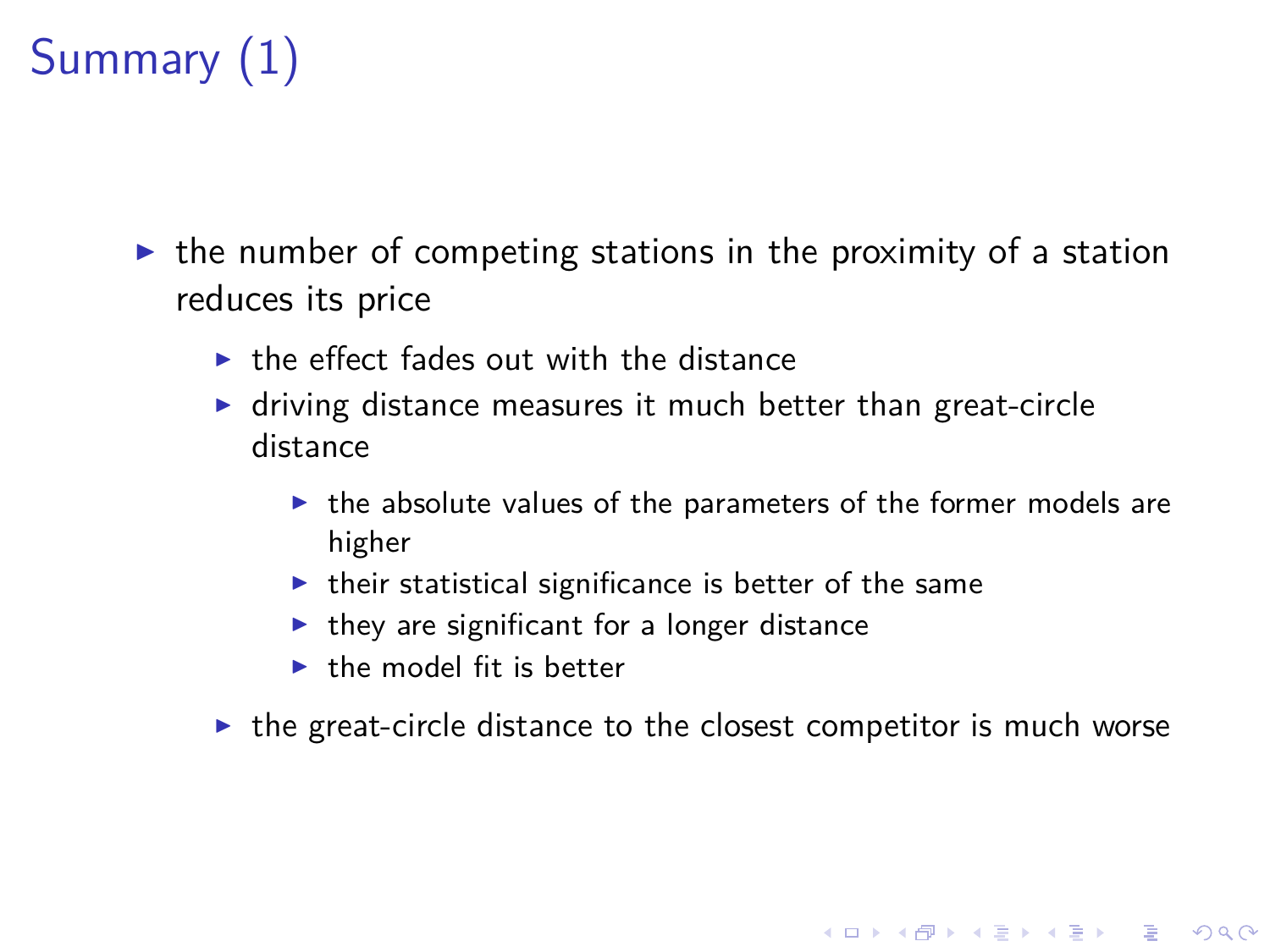# Summary (2)

- $\triangleright$  the spatial clustering of gas stations of the same brand increases the equilibrium prices
	- $\triangleright$  SC measure is robust—almost the same in all models
	- $\triangleright$  it measures something different from the competition density measures

- $\triangleright$  stations on highways and express ways are more expensive
- $\triangleright$  stations in big cities are more expensive
	- $\blacktriangleright$  especially in Brno!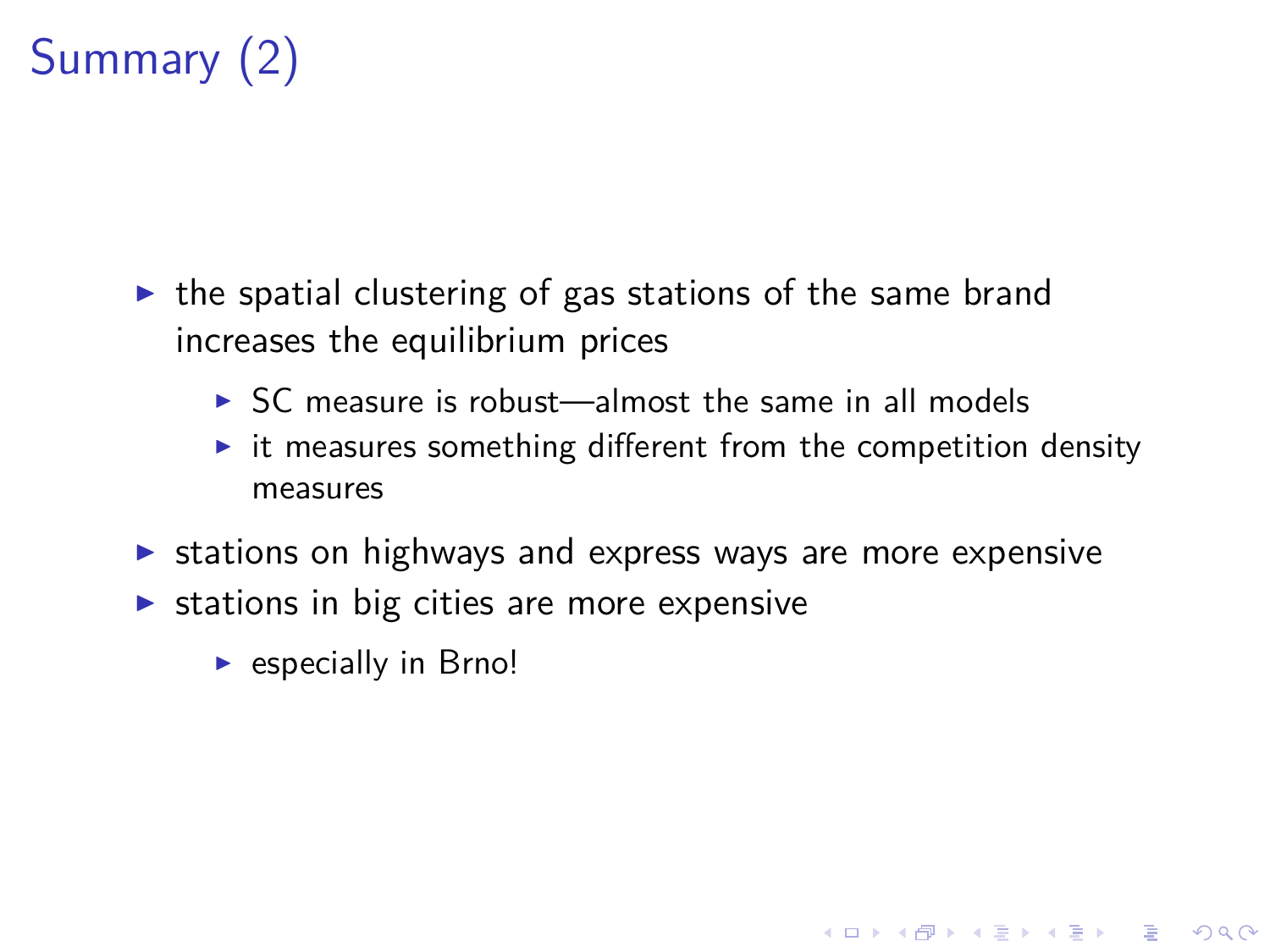#### Use: merger simulation

We can simulate impact on

- $\blacktriangleright$  the merged stations under assumption
	- $\blacktriangleright$  they keep their intercept
	- $\blacktriangleright$  they get a new intercept
- $\blacktriangleright$  the other stations

It could be useful to

- $\blacktriangleright$  evaluate the impact of mergers
- $\triangleright$  evaluate the impact of merger remedies

**KORKARYKERKER POLO**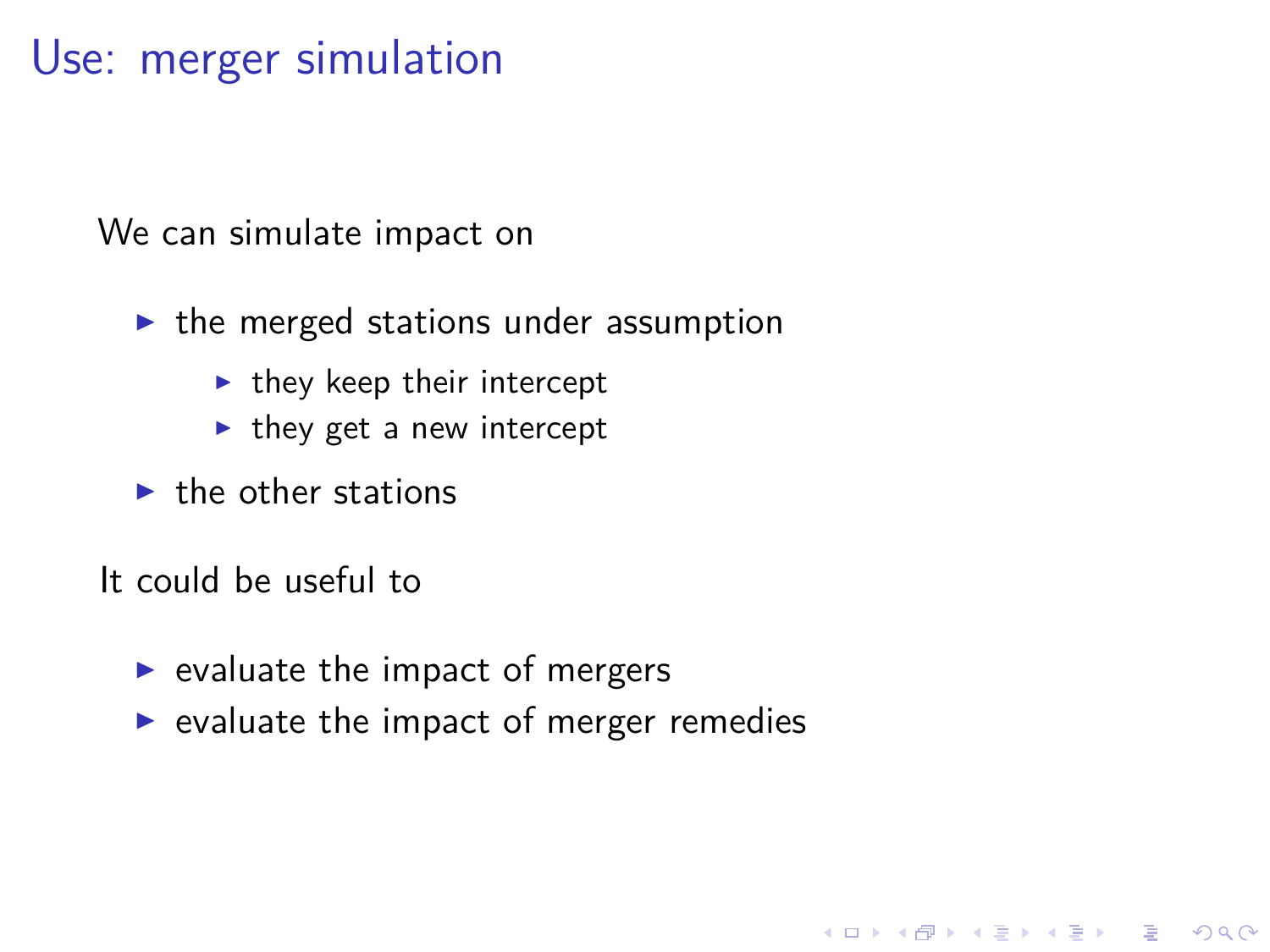# Merger Agip—Lukoil—Slovnaft (1)

The merged stations. They keep their original intercept.

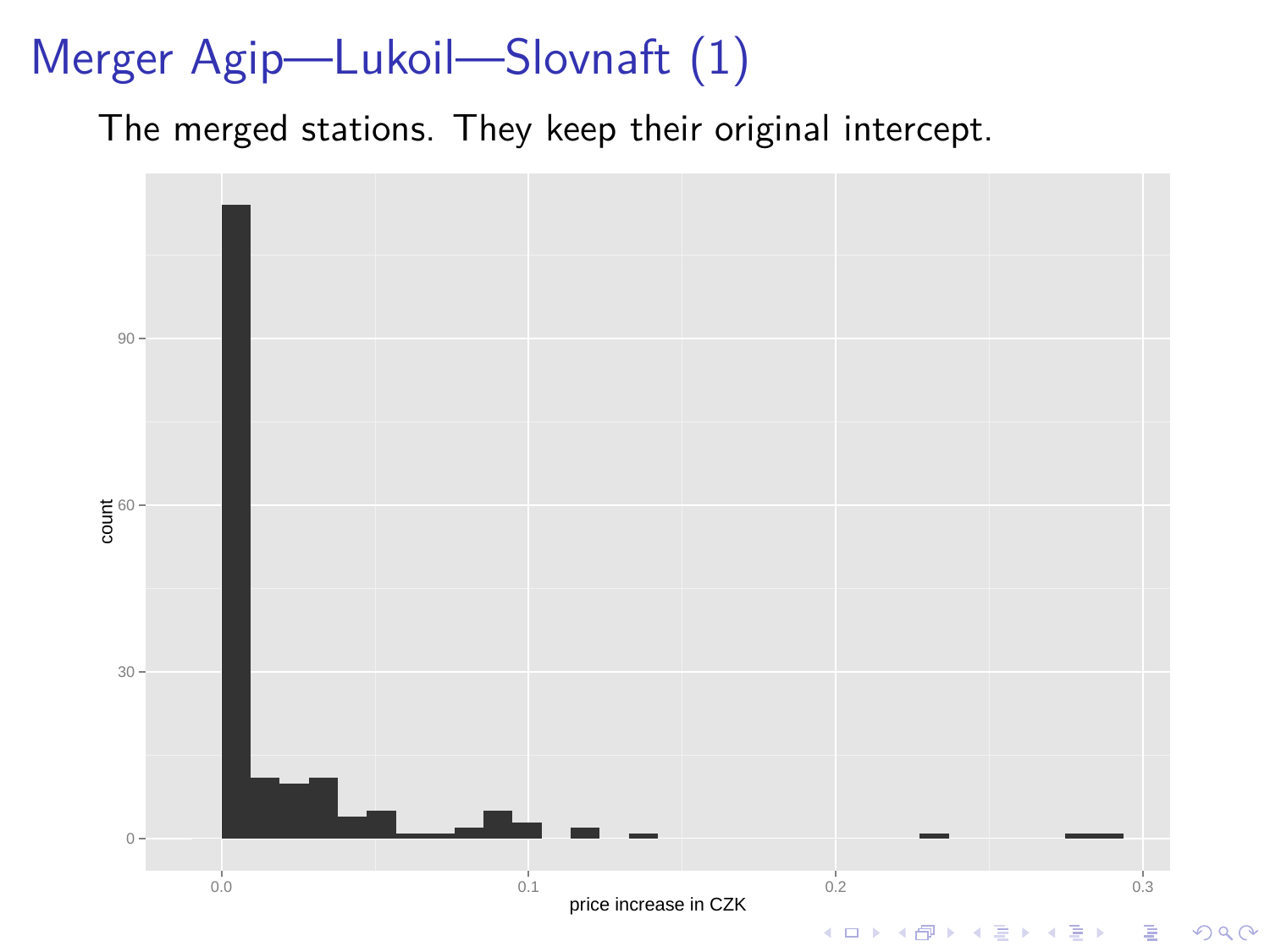# Merger Agip—Lukoil—Slovnaft (2)

The merged stations. They get the intercept of Agip.

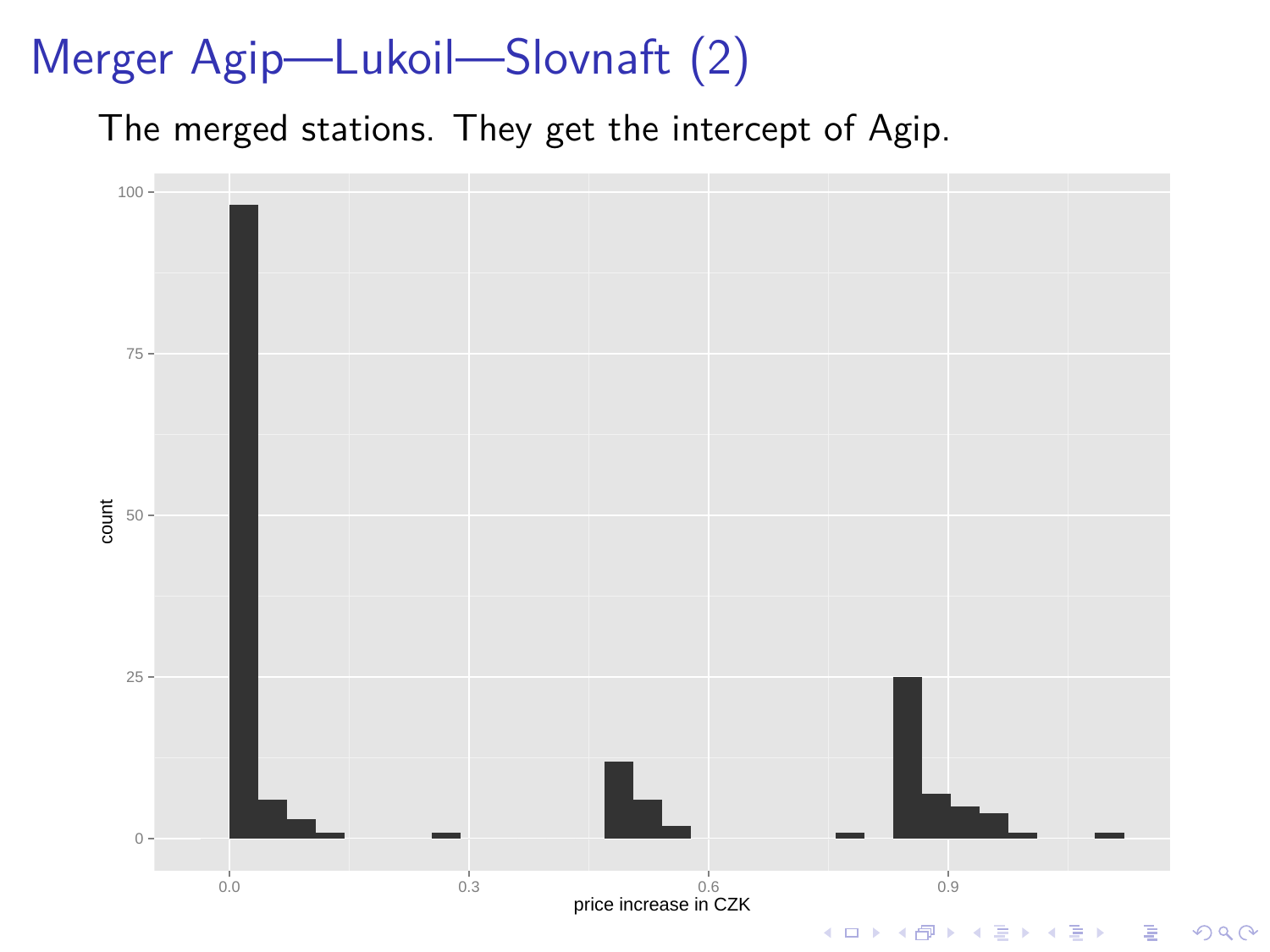# Merger Agip—Lukoil—Slovnaft (3)

The stations outside the merger.